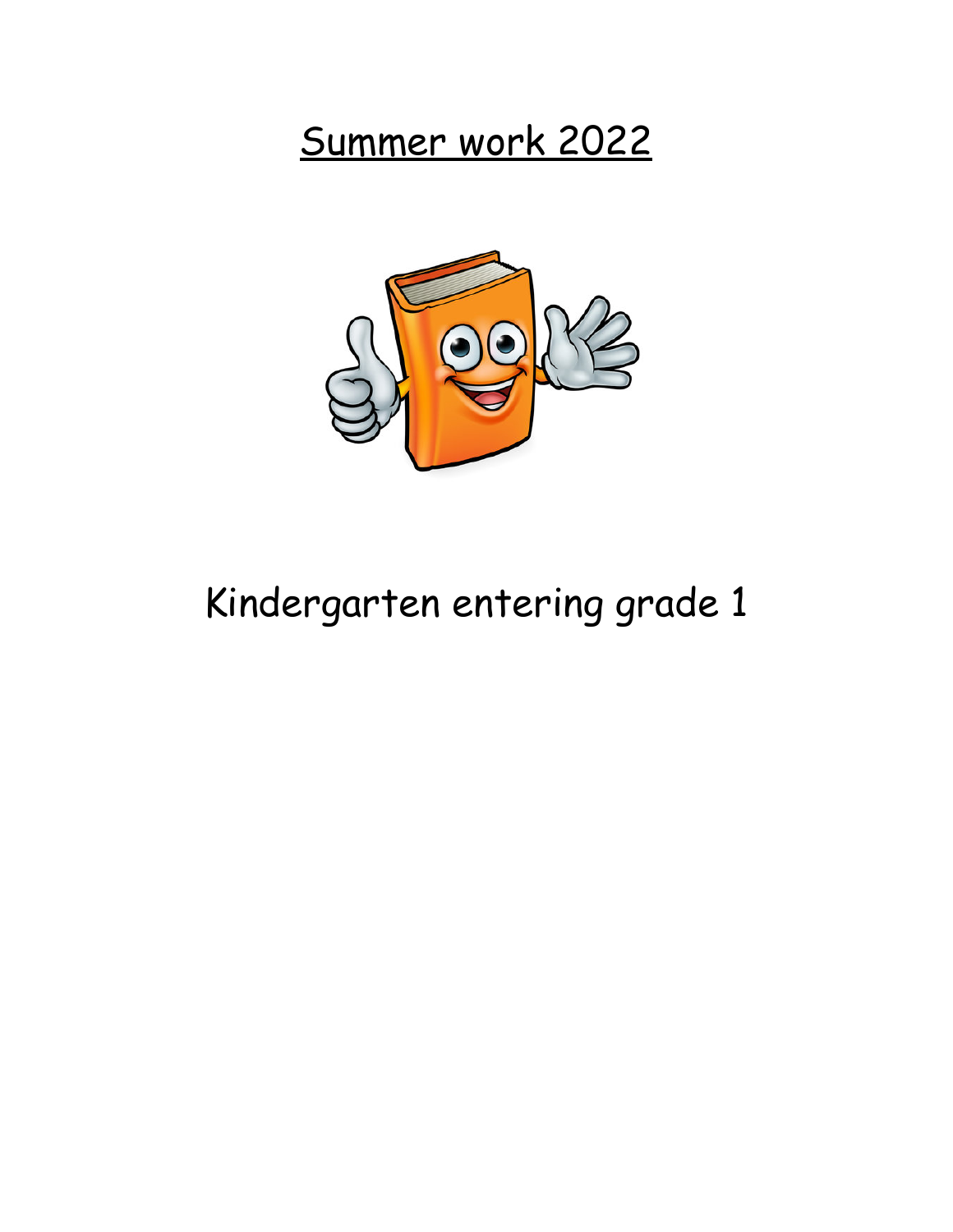### Kindergarten Summer work moving into 1st Grade 2022

#### Part 1:

Please complete 10 ixl math objectives and 5 ixl Language Arts objectives to 95%. Please make sure you complete the objective even if you have already completed it previously. Summer work must be completed by **the first day of school.**

#### Math IXL

| J.3-Addition sentences up to 10-which<br>model matches?       |  |
|---------------------------------------------------------------|--|
| J.5- Add 2 numbers -sum to 10                                 |  |
| J.7- Complete the addition sentence-<br>sums to 10            |  |
| L.3- subtraction sentences up to 10-<br>which model matches?  |  |
| L.5- make a number using subtraction-<br>numbers to 10        |  |
| L.8 Subtraction word problems with<br>pictures- numbers to 10 |  |
| M.2- subtract- numbers up to 10                               |  |
| H.1- Fewer and more- compare by<br>matching                   |  |
| F.2- skip count by twos                                       |  |
| F.5- skip count by fives                                      |  |